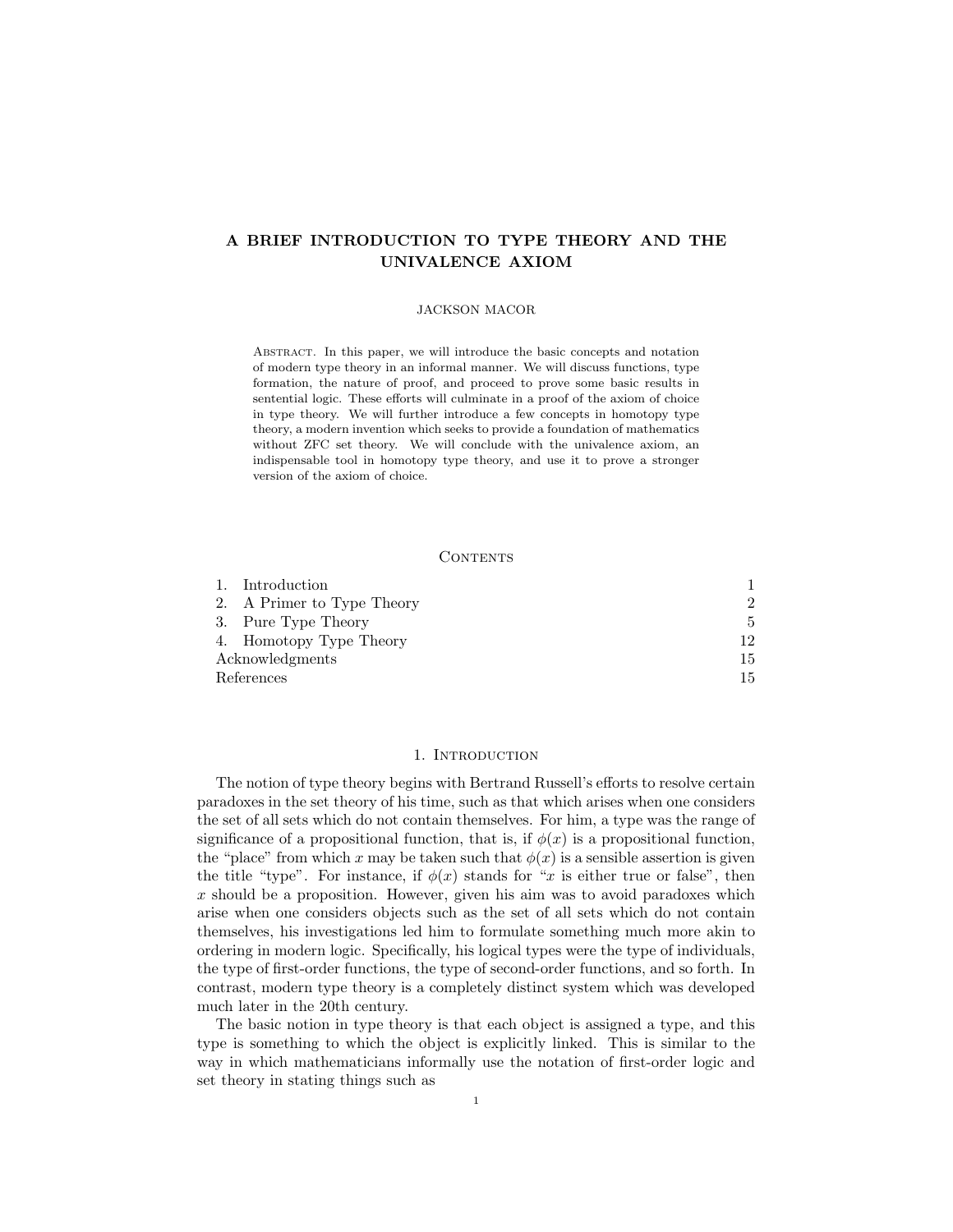$$
(\forall x \in \mathbb{R})(x \le 0 \lor x > 0).
$$

This is in fact bad syntax in the notation of first-order logic, but in writing like this one implicitly assigns  $x$  to a type, that of the real numbers. To be completely correct, one ought to write

$$
(\forall x)(x \in \mathbb{R} \to (x \le 0 \lor x > 0))
$$

which leaves one to wonder from where  $x$  is being drawn. As stated, in type theory, any object is assigned a type from which it cannot be separated. Thus, the typetheoretic statement of the above would be more akin to the first than the second.

There is of course much more to type theory than this mere notational convention. First of all, types are not sets (though a type may sometimes be a set), so types behave quite differently. As a general note, while a set is completely characterized by the elements which compose it, a type is not characterized by the objects which inhabit it. It exists independently from these objects. Moreover, while set theory is a two-layer system with the sets being supported by the system of first-order logic, type theory only deals with types. Working in type theory is thus substantially different from working in set theory.

We will now proceed to build our type-theoretic system. Section 2 will present the foundational tools of equality and functions along with the notation and rules governing their use. Section 3 will build upon these basics by introducing the formal procedure for type formation, allowing us to construct the dependent function type and the dependent pair type. With these notational and conceptual devices, we will present proofs of some basic results in sentential logic as well as the axiom of choice. Section 4 will expand upon our type-theoretic system by introducing the basics of homotopy type theory, including the univalence axiom. We will then use these new tools to prove a stronger version of the axiom of choice.

# 2. A Primer to Type Theory

The fundamental judgement in type theory is prescribing some object to a type. If an object a belongs to a type A, we write "a : A" and say "a is of type  $A$ ", "a is an inhabitant of A", and the like. Types themselves inhabit types called universes which for bookkeeping purposes are arranged in a hierarchy. That is, we have a chain of types  $U_0 : U_1 : U_2 : ...$  This chain is cumulative, in that if  $A : U_i$  for some i, then  $A: U_{i+1}$ . This is important in formal type theory when, for instance, one constructs a new type out of given types, for one needs to keep track of which universe this new type inhabits with respect to the given types. However, since we are presenting type theory in a somewhat informal manner, and will not run into potential paradoxes, we will not maintain such rigorous bookkeeping. The notion of universes will be used, however, when describing type families.

One last matter must be noted before we start, that being the treatment of equality in type theory. In type theory, two objects can only be equal with respect to a certain type. So if we wish to state that a and b are equal inhabitants of  $A$ , we write  $a = b : A$ . Moreover, in keeping with the notion that type theory is a "single layer" system, the equality of two inhabitants of a given type is itself a type, so if a and b are any two inhabitants of a type A, we have a type  $a =_A b$ . When this type is inhabited, a and b are said to be *propositionally equal.* (Exactly what this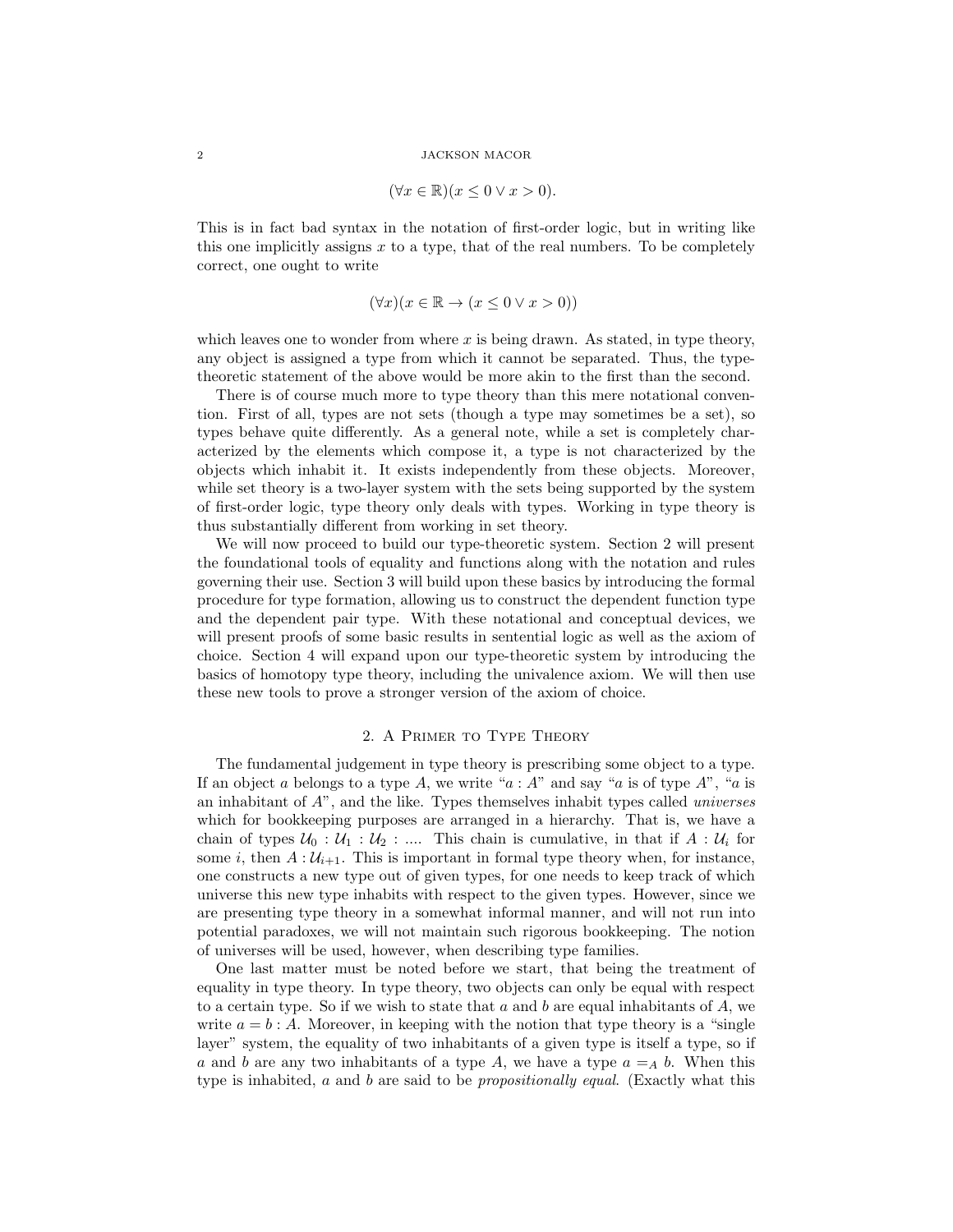means will be discussed later.) Another kind of equality is judgmental equality or definitional equality, in which case we would have instead written  $a \equiv b : A$ . In understanding the distinction, it is perhaps best to think of the prior as equality  $a$ posteriori and the latter as equality a priori. As another analogy, one may think of Frege's example of the morning star and the evening star. One does not know a priori that the two objects are the same, but through later investigation, one can determine a posteriori that they are both Venus. Returning to types, one may think of this analogy as applying to two types which are not judgmentally equal, but are determined to be propositionally equal (i.e. we construct an inhabitant of  $A =_{U} B$ ). In general, judgmental equality is a stronger condition than propositional equality. That is, if we have  $a \equiv b : A$ , then  $a = A b$  is inhabited. We list the rules for judgmental equality for completeness.

 $\equiv$ -Reflexivity: Given a type A and  $a : A$ , then  $a \equiv a : A$ .

 $\equiv$ -Symmetry: Given a type A and  $a \equiv b : A$ , then  $b \equiv a : A$ .

 $\equiv$ -Transitivity: Given a type A, if  $a \equiv b : A$  and  $b \equiv c : A$ , then  $a \equiv c : A$ .

Equality of Types: Given types A and B and  $a : A$ , if  $A \equiv B : U$ , then  $a : B$ .

Remark 2.1. Note that these rules do not gives us a general criterion for establishing judgmental type equality apart from  $A \equiv A : U$  by  $\equiv$ -Reflexivity. This marks one way in which types differ from sets, for while it is an assumption that two sets A and B are equal if and only if  $(\forall x)(x \in A \leftrightarrow x \in B)$ , the above rules only tell us that  $a : A$  implies  $a : B$  and  $b : B$  implies  $b : A$  is a necessary condition of two types A and B being judgmentally equal. This reinforces our earlier assertion that while sets are entirely characterized by their elements, types have content in their own right. We shall discuss equality in type theory in greater detail in section 4.

With this matter settled, we move on to the formation of the function type.

Given types A and B, we can form the function type  $A \to B$ , the inhabitants of which are functions with domain A and codomain B.

In type theory, functions are taken as primitive, as opposed to set theory in which they are defined to be particular elements of a Cartesian product. It is thus better not to think of a function in type theory as a set of ordered pairs, but as a rule, say f, applied to an inhabitant of  $A$ , say  $a$ , which when executed yields an inhabitant of B, denoted  $f(a)$ . As a result of these differing conceptions of functions, the notational mechanics of functions in type theory differ in some ways from those in set theory. Namely, type theory makes use of the  $\lambda$ -calculus of Church, which we now introduce.

Let us take  $f : A \to B$  and define it by giving an equation

$$
f(x) \equiv \phi : B
$$

where x is an arbitrary inhabitant of A and  $\phi$  is an expression possibly containing x which inhabits B for  $x : A$ , that is, for  $x : A, \phi : B$ . In order to make a function out of the expression  $\phi$ , we use  $\lambda$ -abstraction, or  $\lambda$ -abstraction over x, and write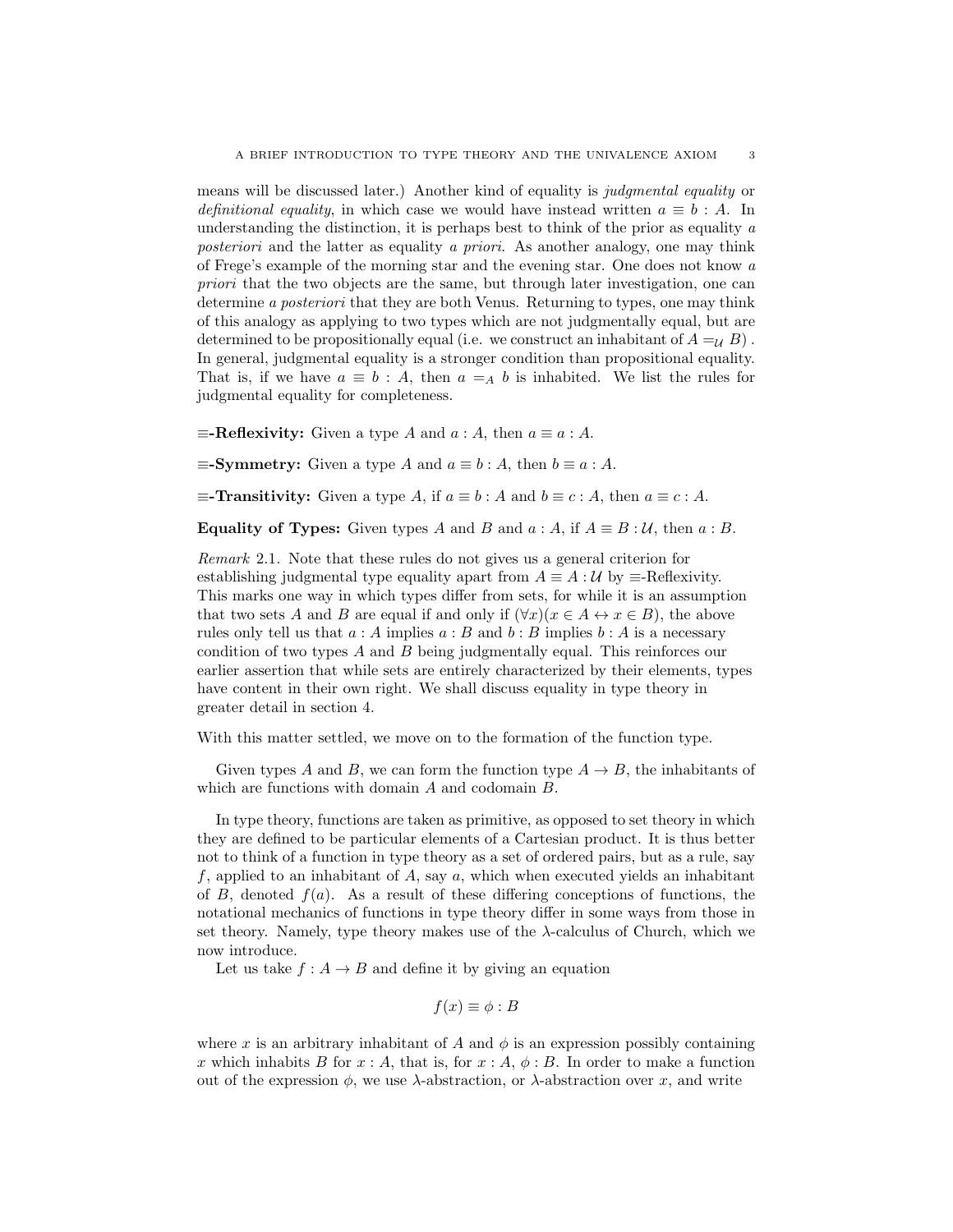$(\lambda(x:A).\phi): A \to B.$ 

While the matter of differentiating between the mere expression  $\phi$  and the function  $(\lambda(x : A).\phi)$  is, for the mathematician, one of notation, it is an important bookkeeping tool in type theory. Specifically, in keeping with the rigor of type theory in assigning objects to types, we must keep a clear distinction between  $\phi$  as an expression denoting some inhabitant of B and  $\lambda x(x:A)$ . $\phi$  as a function which when applied to an inhabitant of A yields an inhabitant of B.

**Example 2.2.** Let A and B both be R and  $f(x) \equiv x^2 + 2x + 2$  (i.e. we take  $\phi$ to be the expression  $x^2 + 2x + 2$ . As it stands,  $x^2 + 2x + 2$  is not a function, but merely one unspecified inhabitant of  $\mathbb{R}$ .  $\lambda$ -abstraction over x allows this unspecified real number to range over all real numbers, so while  $x^2 + 2x + 2$  is not a function,  $\lambda(x:\mathbb{R}).(x^2+2x+2)$  is a function from  $\mathbb R$  to  $\mathbb R$ .

In the future, we shall write  $\lambda x.\phi$  in place of  $\lambda(x:A).\phi$ . For instance, if we wish to apply the function  $(\lambda(x : A).\phi) : A \to B$  to  $a : A$ , we write  $(\lambda x.\phi)(a) : B$ .

To better understand this notation, note for any function  $f : A \rightarrow B$ , we can construct another function  $\lambda x.f(x) : A \rightarrow B$  where  $x : A$ , which applies the expression  $f(x)$ , symbolically, to all inhabitants of A. Moreover, these functions are posited to be definitionally equal, that is,

$$
f \equiv (\lambda x.f(x)) : A \to B.
$$

This is known as the uniqueness principle for function types, and is a general rule for the function type.

The notation of the  $\lambda$ -calculus may easily accommodate a notion of function composition. For instance, if  $f : A \to B$  and  $g : B \to C$ , then for  $x : A$ , we have  $f(x)$ : B, so we may write  $g(f(x))$ : C. We may further apply  $\lambda$ -abstraction to this expression to obtain a function which when applied to an inhabitant of A yields an inhabitant of C. Thus,

$$
\lambda x. g(f(x)) : A \to C
$$

Moreover, this function is defined to be the composition of  $g$  with  $f$ , and we write

$$
\lambda x. g(f(x)) \equiv g \circ f : A \to C
$$

The notation of the  $\lambda$ -calculus is also by no means limited to one variable. For instance, if  $f: A \times B \to C$  (we describe the Cartesian product for types below), and  $x : A$  and  $y : B$ , we write

$$
\lambda x. \lambda y. f(x, y) \equiv f : A \times B \to C.
$$

If we apply  $\lambda x.\lambda y.f(x, y)$  to an inhabitant  $a : A$ , we obtain

$$
(\lambda x.\lambda y.f(x,y))(a) \equiv \lambda y.f(a,y): B \to C.
$$

We may of course apply  $\lambda y. f(a, y)$  to an inhabitant  $b : B$  and obtain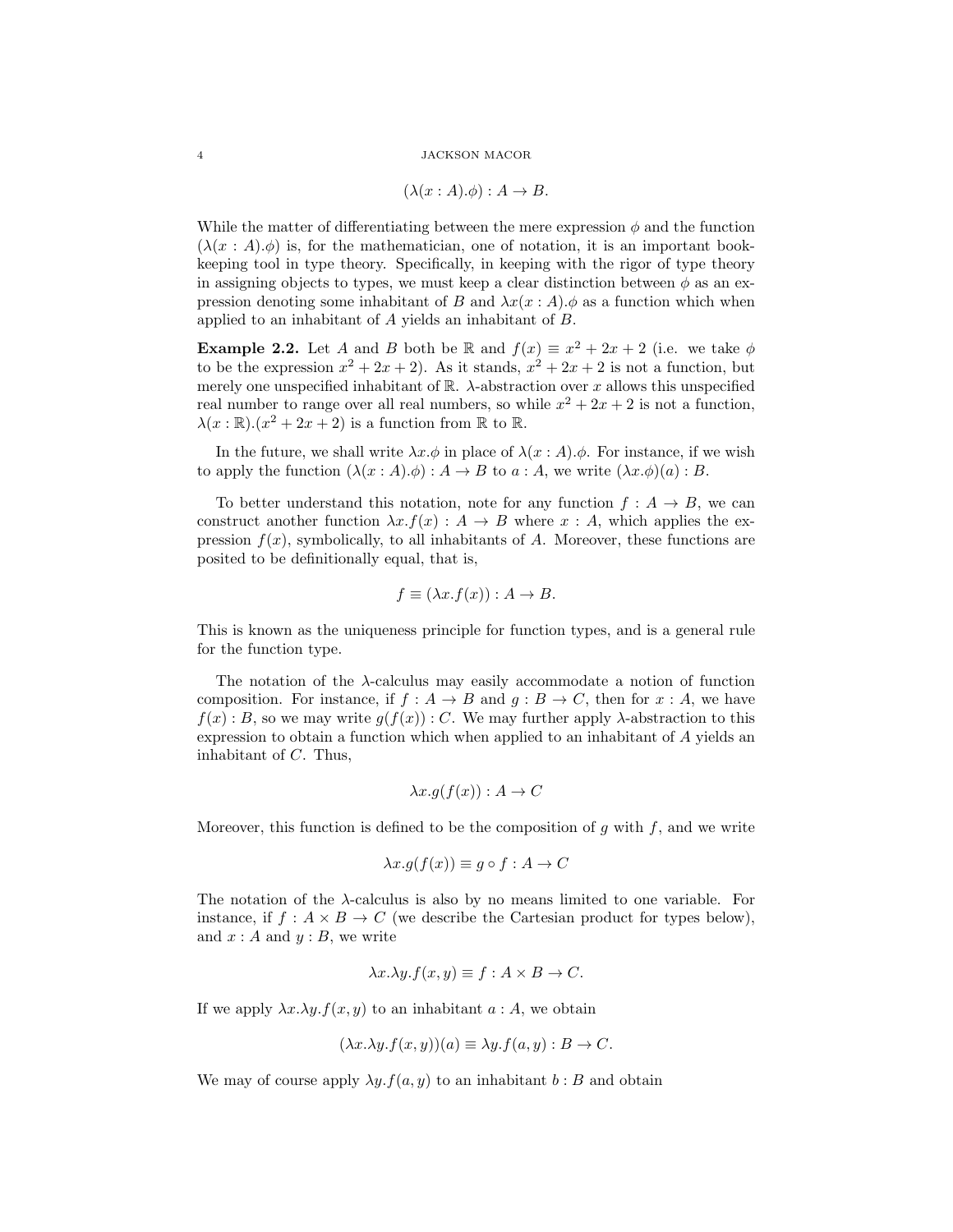$$
(\lambda y.f(a,y))(b) \equiv f(a,b):C.
$$

In this manner,  $f : A \times B \to C$  is rather realized as  $f : A \to (B \to C)$ . Functions of several variables are often thought of in this way in type theory. As a result, one often sees  $f(a)(b)$  as opposed to  $f(a, b)$ , though the choice of notation is rather fluid. However, if one sees  $f(a, b)$ , one should still think of it as a rule applied first to a and then after to b. This view of multivariable functions is called "currying" after the mathematician and logician Haskell Curry. With the basics of the  $\lambda$ -calculus outlined, we proceed to the formation of new types from given types.

## 3. Pure Type Theory

We will now form two new types from given types, namely the dependent function type and the dependent pair type. Both these types are reliant upon families of types, that is, some collection of types indexed by inhabitants of another type. For instance, if A is a type, we may have the family of types  $B(x)$  where  $x : A$ . Instead of this notation, we write  $B: A \rightarrow U$ , and the family of types is obtained by applying the function  $B$  to inhabitants of  $A$ . We next note that in type theory, new types are built out of given types by describing them in term of the following rules:

- A formation rule, which tells one how to form the new type.
- An introduction rule, which tells one how to construct inhabitants of that type.
- An elimination rule, which tells one how to use or apply inhabitants of that type.
- A computation rule, which expresses how an eliminator acts on a constructor.
- An optional uniqueness principle, which expresses uniqueness of maps into or out of that type.

We begin with the dependent function type, the inhabitants of which are functions for which the codomain is dependent upon the inhabitant of the domain to which it is applied.

#### Dependent Function Type

**Π-Formation:** Given the type A and the family of types  $B : A \rightarrow U$ , we form the dependent function type  $\prod B(x)$ .

**II-Introduction:** Given the type A and the family of types  $B : A \to U$ , if  $x : A$ then  $b : B(x)$ , then  $\lambda x.b : \prod$  $x:A$  $B(x).$ 

Remark 3.1. Note, this also establishes the procedure for  $\lambda$ -abstraction over x.

**Π-Elimination:** Given  $f : \prod B(x)$  and  $a : A$ , then  $f(a) : B(a)$ .

**II-Computation:** Given a type A and a family of types  $B: A \to U$ , if  $x: A$  then  $b : B(x)$ , and  $a : A$ , then  $(\lambda x.b)(a) \equiv b[a/x] : B(a)$ .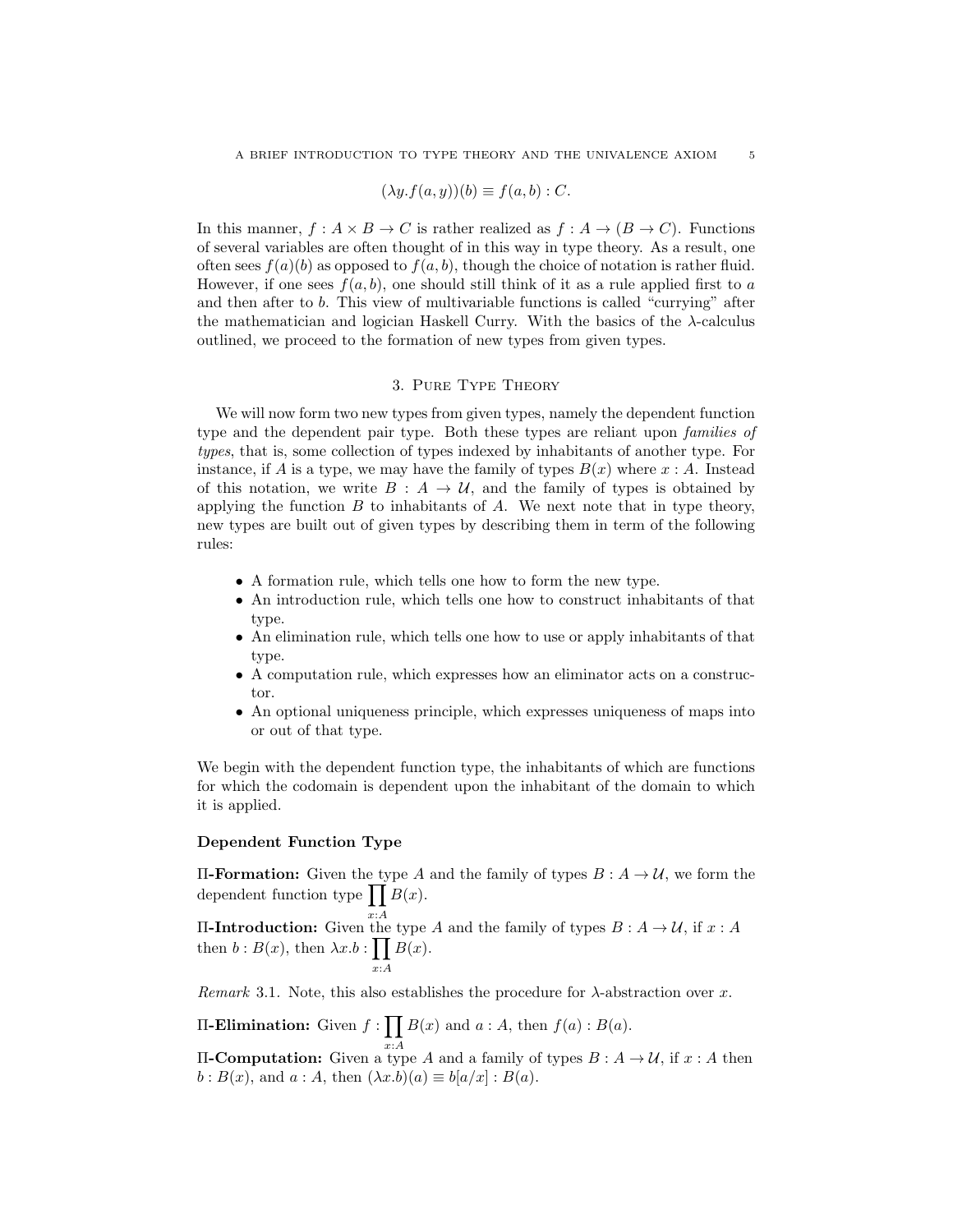*Remark* 3.2. Note,  $b[a/x]$  denotes the expression obtained by substituting  $a : A$ for any possible occurrences of the variable  $x$  in the expression  $b$ .

Π-Uniqueness: Given  $f : \prod$  $x:A$  $B(x), f \equiv \lambda x.f(x): \prod$  $x:A$  $B(x).$ 

As one can see, the inhabitants of  $\prod_{x:A} B(x)$  are functions from A to members of the family of types  $B(x)$  where the precise codomain is dependent upon the inhabitant of  $A$  to which the function is applied. However, if  $B$  does not depend on x, then the codomain of each inhabitant of  $\prod_{x:A} B(x)$  is simply B. Thus, we write

$$
\prod_{x:A} B \equiv (A \to B) : \mathcal{U}.
$$

Thus, in order to form the regular function type,  $A \rightarrow B$ , it is sufficient to take it as a special case of the dependent function type, which is why we did not describe the function type formally above. One can check that the uniqueness principle for functions types is the same as  $\Pi$ -Uniqueness where B does not depend on x.

**Example 3.3.** Let  $P$  denote the type of primes. We form the dependent function type  $\prod_{p:P} \mathbb{Z}/(p)$ . Now let  $n : \mathbb{Z}$  and take the expression  $(n \mod p)$  for  $p : P$ . Note for any prime p,  $(n \mod p) : \mathbb{Z}/(p)$ . Hence,  $\lambda p.(n \mod p) : \prod_{p:P} \mathbb{Z}/(p)$ . Thus, the map  $p \mapsto (n \mod p)$  is a dependent function.

We now describe the dependent pair type, the inhabitants of which are ordered pairs in which the type of the second coordinate is dependent upon the first coordinate.

# Dependent Pair Type

Σ-Formation: Given the type A and the family of types  $B: A → U$ , we form the dependent pair type  $\sum$  $B(x).$ 

 $x:A$ **Σ-Introduction:** Given the type A and the family of types  $B: A \to U$ , if  $a: A$ and  $b : B(a)$ , then  $(a, b) : \sum$ x:A  $B(x).$ 

In order to set forth the rules for  $\Sigma$ -Elimination and  $\Sigma$ -Computation, we must introduce the induction operator for dependent pair types. The induction operator, denoted  $\text{ind}_{\sum_{x:A} B(x)}$ , is in fact precisely defined by the rules for  $\Sigma$ -Elimination and Σ-Computation. While the statements of these rules may appear mysterious at first, they ultimately express something quite simple, which we shall unpack below.

Σ-Elimination: Given a family of types  $C: \left( \sum_{i=1}^{\infty} \right)$  $x:A$  $B(x)$   $\rightarrow \mathcal{U}, p : \sum$  $x:A$  $B(x)$ , and  $g: C((x, y)),$  then  $\text{ind}_{\sum_{x:A} B(x)}(C, g, p) : C(p).$ Σ-Computation: Given a family of types  $C : \left( \sum_{i=1}^{\infty} \right)$  $x:A$  $B(x)$   $\rightarrow U, g: C((x, y)),$  $a : A$ , and  $b : B(a)$ , then  $\text{ind}_{\sum_{x:A} B(x)}(C, g, (a, b)) \equiv g(a, b) : C((a, b))$ .

The inhabitants of  $\sum_{x:A} B(x)$  are simply ordered pairs in which the first coordinate comes from A and the second from one of the members of the family of types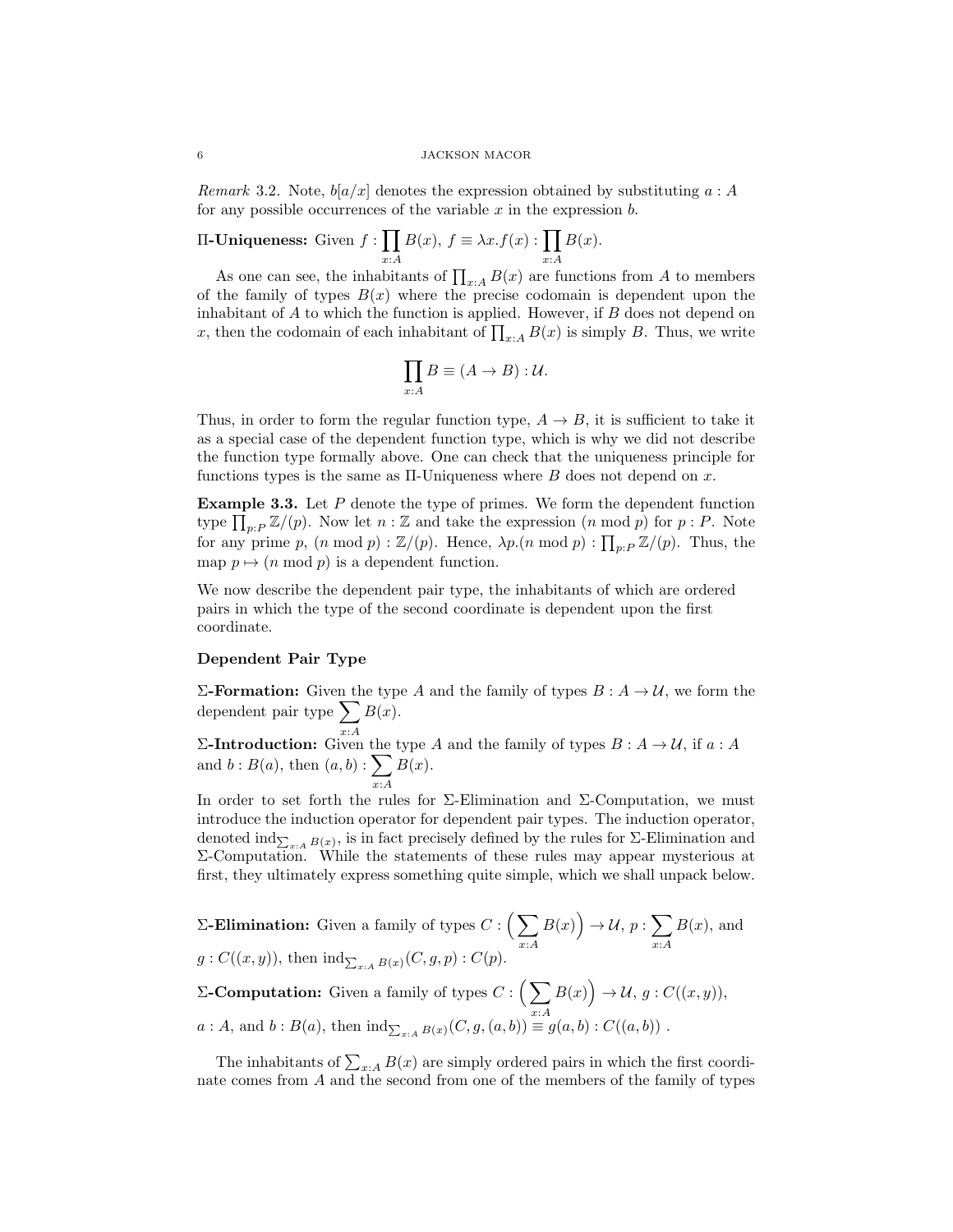$B(x)$  where the precise member is determined by the first coordinate. Note, if B does not depend on  $x$ , then we simply have a type consisting of ordered pairs where the first coordinate comes from  $A$  and the second from  $B$ . Thus, we write

$$
\sum_{x:A} B \equiv (A \times B) : \mathcal{U}
$$

Thus, in order to form the Cartesian product type,  $A \times B$ , it is sufficient to take it as a special case of the dependent pair type, which is why we did not describe the Cartesian product type formally above.

An additional word concerning the induction operator for dependent pair types, Σ-Elimination, and Σ-Computation is warranted. In the statements of Σ-Elimination and  $\Sigma$ -Computation, C is a family of types indexed by inhabitants of  $\sum_{x:A} B(x)$ , g is a function mapping canonical inhabitants (ordered pairs) to the type in this family indexed by that inhabitant, and  $(a, b)$  is such an inhabitant.  $\Sigma$ -Elimination simply tells us  $\text{ind}_{\sum_{x:A} B(x)}$  is a map sending inhabitants of the type  $\prod_{a:A} \prod_{b:B(a)} C((a, b))$ to inhabitants of the type  $\prod_{p:\sum_{x:A} B(x)} C(p)$ . That is, functions the domain of which is the canonical inhabitants of a dependent pair type (e.g. those of the form  $(a, b)$ ) where  $a : A$  and  $b : B(a)$ , are mapped by  $\Sigma$ -Elimination via the induction operator to functions the domain of which is the arbitrary inhabitants of that dependent pair type (e.g. any  $p : \sum_{x:A} B(x)$ ), such that the codomain of each function is preserved. Σ-Computation simply tells us, as the name suggests, how to compute  $\text{ind}_{\sum_{x:A} B(x)}(C, g, (a, b)).$ 

Remark 3.4. The canonical inhabitants of a type are defined in the introduction rules. One may think of canonical form as the elemental form of an inhabitant.

Having constructed the dependent pair type, we may proceed to define the projection functions for dependent pair types.

**Definition 3.5** (Left Projection). The left projection function, denoted  $pr_1$ , is defined by the following judgments:

$$
pr_1: \left(\sum_{x:A} B(x)\right) \to A
$$

$$
pr_1((a,b)) \equiv a.
$$

Defining the other projection function is not so simple an affair, since the codomain of such a function will vary with the first coordinate of the argument. Specifically, it must be a dependent function the type of which involves the left projection function:

$$
\mathrm{pr}_2: \prod_{p:\sum_{x:A}B(x)}B(\mathrm{pr}_1(p)).
$$

We now apply  $\Sigma$ -Elimination. Namely, to construct a dependent function from a dependent pair type to a family  $C : (\sum_{x:A} B(x)) \to \mathcal{U}$ , we need a function

$$
g: \prod_{a:A} \prod_{b:B(a)} C((a,b)).
$$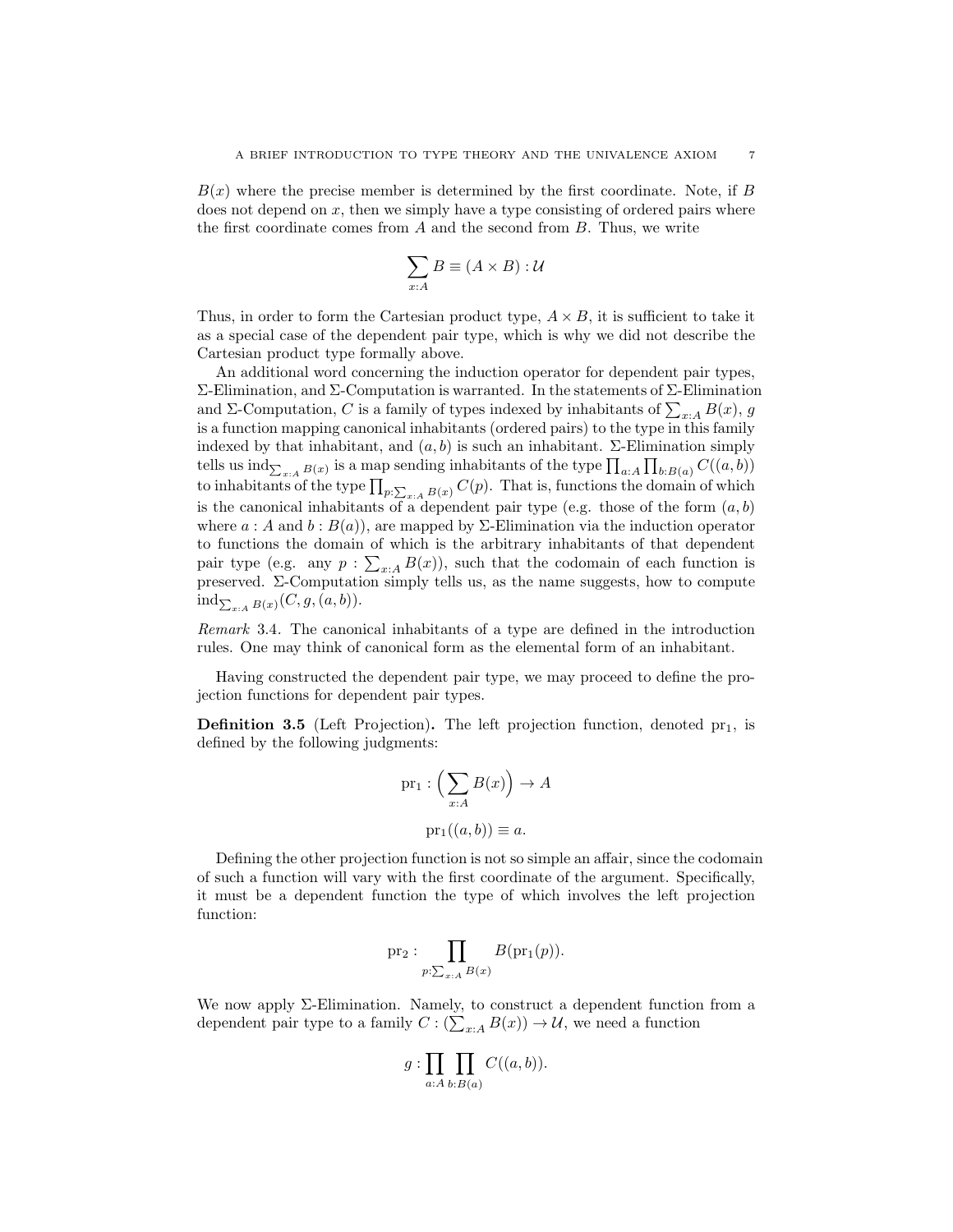$\operatorname{ind}_{\sum_{x:A} B(x)}$  then gives us a function

$$
f:\prod_{p:\sum_{x:A}B(x)}C(p)
$$

defined by

$$
f((a,b)) \equiv g(a)(b).
$$

Letting  $C(p) \equiv B(\text{pr}_1(p))$  in the preceeding steps, we obtain the following definition: **Definition 3.6** (Right Projection). The right projection function, denoted  $pr_2$  is defined by the following judgments:

$$
\text{pr}_2: \prod_{p:\sum_{x:A}B(x)}B(\text{pr}_1(p))
$$

$$
\text{pr}_2((a,b)) \equiv b.
$$

Remark 3.7. Note  $pr_2$  is an output of the induction operator, which is why we had to go through the above construction. Furthermore, one can convince oneself that this is correct, since  $B(pr_1((a, b))) \equiv B(a)$  and indeed  $b : B(a)$ . In fact,  $pr_1$  is also an output of the induction operator, though in that case, the type family in question is constant.

From the above, for  $p: \sum_{x:A} B(x)$ , one has the seemingly obvious equality

$$
p\equiv(\mathrm{pr}_1(p),\mathrm{pr}_2(p)):\sum_{x:A}B(x)
$$

known as the uniqueness principle for dependent pair types. Informally, we know p must reduce to a canonical inhabitant of  $\sum_{x:A} B(x)$ , that is,  $p \equiv (a, b)$  for some  $a : A$ and  $b : B(a)$ , and clearly  $p \equiv (a, b) \equiv (pr_1((a, b)), pr_2((a, b)))$ , so by  $\equiv$ -Transitivity,  $p \equiv (pr_1(p), pr_2(p))$ . However, this notion of reduction to a canonical inhabitant is by no means acceptable in a formal proof, and in fact the formal proof is rather technical. So while we shall make use of this fact, we omit the proof here.<sup>1</sup> We note, however, that the above expressions are proved to be propositionally equal. That is,

$$
p = (\text{pr}_1(p), \text{pr}_2(p)) : \sum_{x:A} B(x).
$$

In fact, judgmental equality between these two expressions is not provable.

Having developed enough machinery to speak in type-theoretic terms, we move on to discuss the nature of proof and proposition in type theory. A key difference between type theory and the standard system of set theory and first-order logic is that type theory is not an analytic or semantic system. In set theory and first-order logic, a proposition is seen as simply being a representation of a state of affairs which is either true or false. A proposition in type theory on the other hand is not merely seen as true or false, but as the collection of all possible witnesses to its truth,

<sup>&</sup>lt;sup>1</sup>See Corollary 2.7.3 in *Homotopy Type Theory* for the complete proof.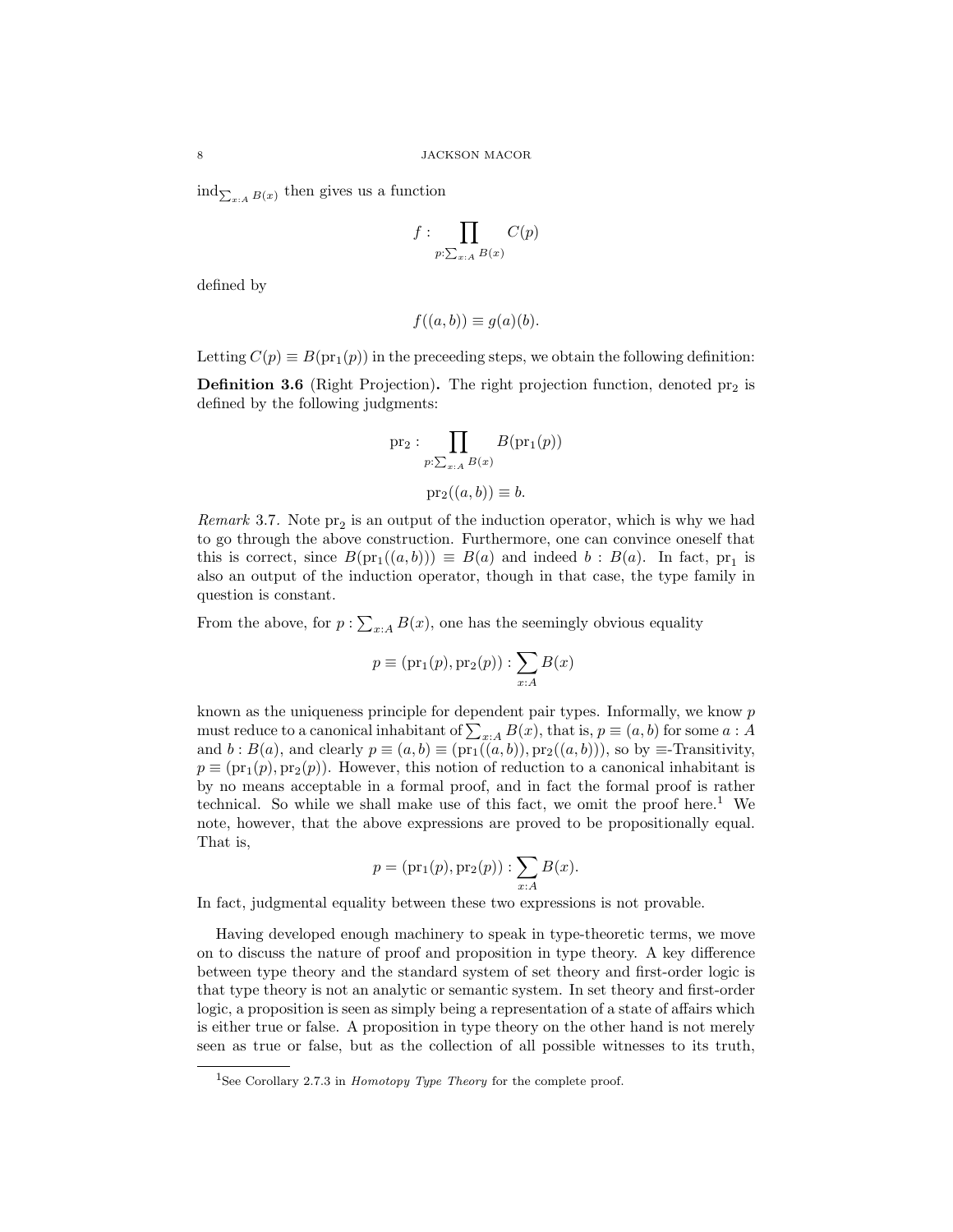that is, inhabitants of that proposition. The motivation for this conception of the truth of a proposition lies in the origins of modern type theory in computer science. As a consequence of these origins, a proposition is conceived as a specification of a computation, and true propositions are those whose specification is satisfied by some terminating computation, that is, yield an inhabitant after being executed or applied. Thus, in the type-theoretic proofs we exhibit later, we shall proceed by constructing inhabitants of a certain type.

Example 3.8. To see how this idea plays out, let us consider the case where  $B: A \to U$  is a family of types for which  $B(a)$  corresponds to the proposition " $B(a)$  holds for  $a : A$ ". If  $f : \prod_{x:A} B(x)$ , then for each  $a : A$ , we can find an inhabitant  $f(a): B(a)$ , from which we conclude that  $B(x)$  holds for all  $a: A$ . Thus, the dependent function type gives us a way to represent universal quantification. Similarly, taking A as B as above, if  $(a, b)$  :  $\sum_{x:A} B(x)$ , then  $b : B(a)$ , so  $B(x)$ is inhabited for some  $a : A$ . Thus, the dependent pair type similarly gives us a way to represent existential quantification in a propositional context. If B does not depend on x,  $\prod_{x:A} B(x) \equiv A \rightarrow B$ , so if  $f : A \rightarrow B$ , then for  $a : A$ ,  $f(a) : B$ , from which we conclude  $B$  holds if  $A$  holds. Hence, the function type gives us a way to represent the sentential connective implication. Similarly,  $\sum_{x:A} B(x) \equiv A \times B$ , so if  $(a, b) : A \times B$ , then  $a : A$  and  $b : B$ , from which we conclude both A and B hold. Hence, the Cartesian product type gives us a way to represent the sentential connective conjunction.

We include here a few type-theoretic proofs of basic results in sentential logic as further examples.

**Proposition 3.9.** Let A be a type. Then  $A \rightarrow A$  is inhabited.

*Proof.* Take  $x : A$ . By II-Introduction,  $\lambda x.x : A \rightarrow A$ .

Taking A to be a propositional type, this simply tells us A implies A.

**Proposition 3.10.** Take the type A and the type family  $B(x) : A \rightarrow U$ . Then  $\prod (B(x) \rightarrow A)$  is inhabited.  $x:A$ 

*Proof.* Take  $x : A$  and  $y : B(x)$ . By  $\lambda$ -abstraction on  $y, \lambda y.x : B(x) \to A$ . By  $\lambda$ -abstraction on x,  $\lambda x.\lambda y.x : \prod_{x:A} (B(x) \to A).$ 

Supposing B does not depend on x,  $\prod_{x:A}(B(x) \to A) \equiv \prod_{x:A}(B \to A)$ , and since  $B \to A$  does not depend on x, we obtain  $A \to (B \to A)$ . Taking A and B to be propositions, showing the above type is inhabited establishes that  $A \rightarrow (B \rightarrow A)$ is true, that is,  $A$  implies that  $B$  implies  $A$ .

**Proposition 3.11.** Take the type A and type families  $B : A \rightarrow U$  and C :  $(\sum_{x:A} B(x)) \to \mathcal{U}$ . Then

$$
\bigg(\prod_{x:A}\Big(\prod_{y:B(x)}C(x,y)\Big)\bigg) \to \bigg(\prod_{f:\prod_{x:A}B(x)}\Big(\prod_{x:A}C(x,f(x))\Big)\bigg)
$$

is inhabited.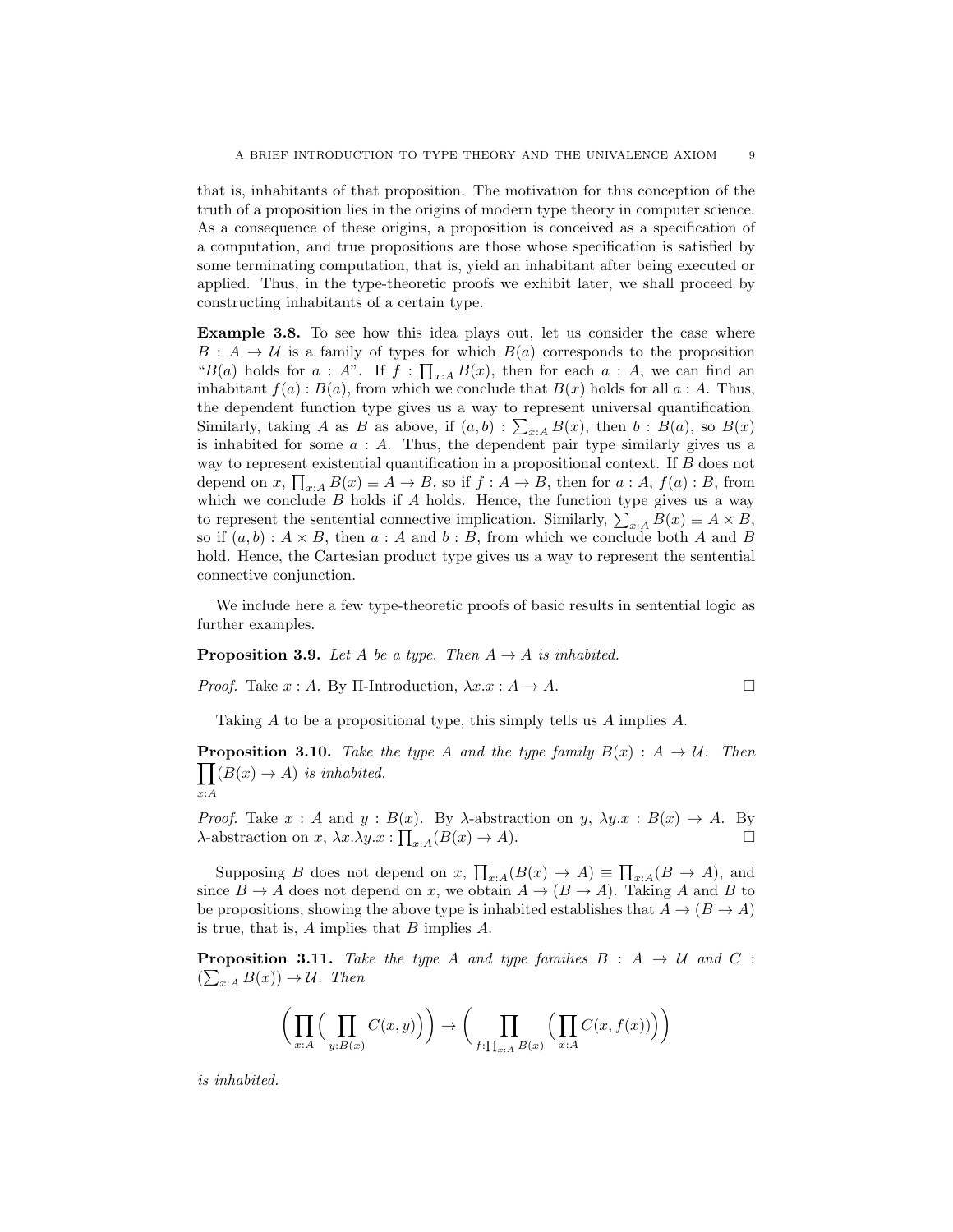*Proof.* Let  $x : A, f : \prod$ x:A  $B(x)$ , and  $g: \prod$ x:A  $($   $\Pi$  $y:B(x)$  $C(x, y)$ .

By Π-Elimination:

$$
f(x): B(x)
$$
 and  $g(x): \prod_{y:B(x)} C(x,y)$ .

By Π-Elimination:

$$
[g(x)](f(x)):C(x,f(x))
$$

By  $λ$ -abstraction on x:

$$
\lambda x. [g(x)](f(x)) : \prod_{x:A} C(x, f(x)).
$$

By  $λ$ -abstraction on  $f$ :

$$
\lambda f. \lambda x. [g(x)](f(x)) : \prod_{f: \prod_{x:A} B(x)} \Big( \prod_{x:A} C(x, f(x)) \Big).
$$

By  $\lambda$ -abstraction on g:

$$
\lambda g.\lambda f.\lambda x. [g(x)](f(x)) : \left( \prod_{x:A} \left( \prod_{y:B(x)} C(x,y) \right) \right) \to \left( \prod_{f:\prod_{x:A} B(x)} \left( \prod_{x:A} C(x,f(x)) \right) \right).
$$

If we suppose  $C$  does not depend on  $x$  or  $y$ , the above type simplifies to

$$
(\prod_{x:A} (B(x) \to C)) \to (\prod_{f:\prod_{x:A} B(x)} (A \to C)).
$$

If we further suppose  $B$  does not depend on  $x$ , this type simplifies to

$$
(A \to (B \to C)) \to ((A \to B) \to (A \to C)).
$$

Taking A, B, and C to be propositions, showing the above type is inhabited establishes the truth of the second axiom of Hilbert's propositional calculus.

Up to this point, it may seem as though the construction of this formal system is merely an exercise, and the method of proof presented above a curiosity. However, we now present a type-theoretic proof of the axiom of choice to show that this is not the case, and that type theory is in some ways stronger and more complete than set theory.

Theorem 3.12 (The Axiom of Choice, Version 1). Take a type A and type families  $B: A \to U$  and  $C: (\sum_{x:A} B(x)) \to U$ . Then

$$
\bigg(\prod_{x:A}\Big(\sum_{b:B(x)}C(x,b)\Big)\bigg)\to \bigg(\sum_{g:\prod_{x:A}B(x)}\Big(\prod_{x:A}C(x,g(x))\Big)\bigg)
$$

is inhabited.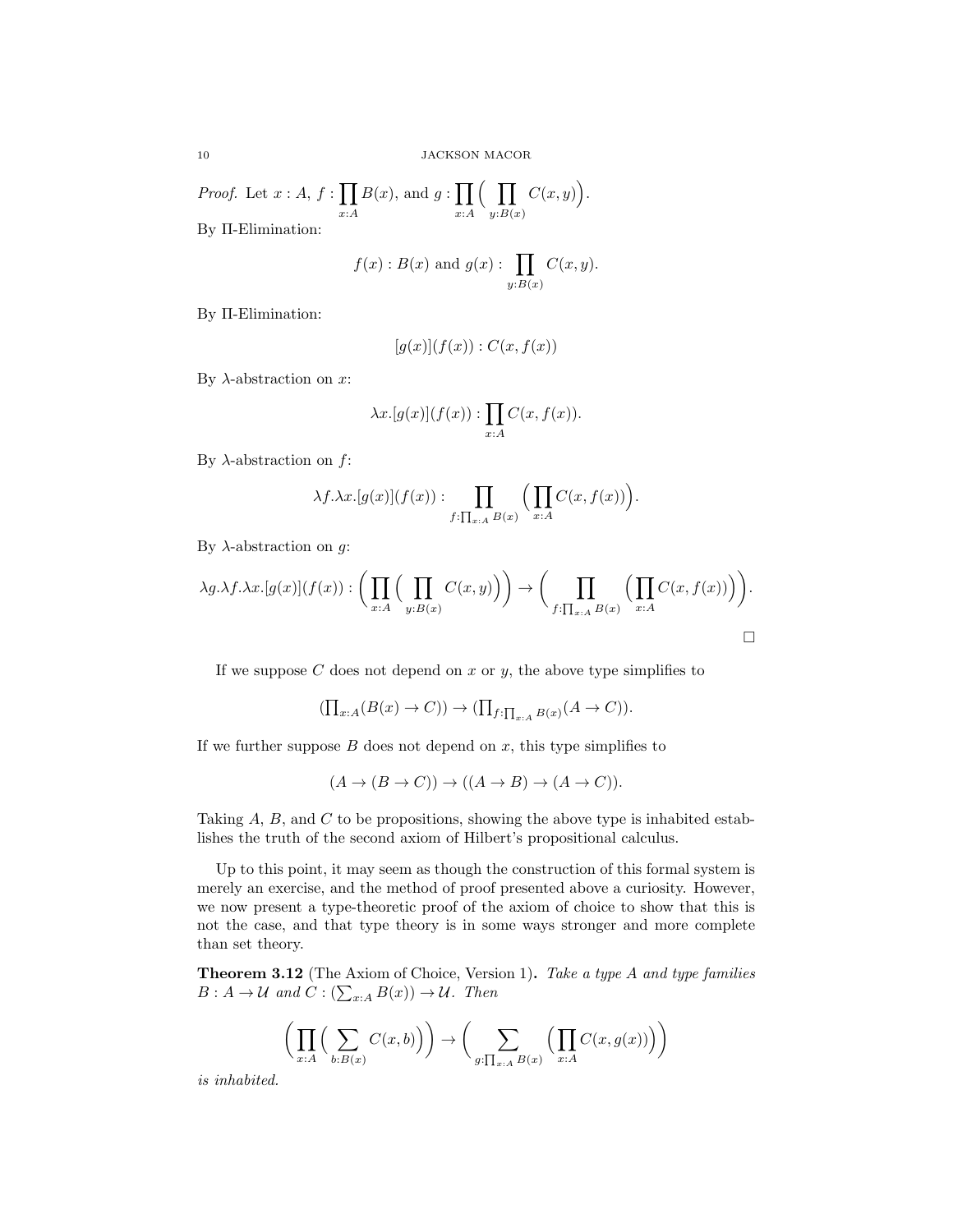To see why this statement is the axiom of choice, one may think of A as an indexing set,  $B(x)$  as a family of sets over A, and  $C(x, b)$  as a relation where if  $x : A$ , there is at least one  $b : B(x)$  such that  $(x, b) : C$ . In this case we may roughly translate the above statement as

$$
(\forall x:A)(\exists b:B(x))(C(x,b))\to (\exists g:\prod_{x:A}B(x))(\forall x:A)(C(x,g(x))).
$$

Thus,  $g: \prod_{x:A} B(x)$  is simply a choice function. However, it should be remembered that this is a general statement about types.<sup>2</sup>

Example 3.13. Let  $A = \{2, 3, 5\}$ ,  $B(2) = \{7, 9\}$ ,  $B(3) = \{11, 13\}$ , and  $B(5) =$  $\{17, 19, 23\}$ . Take  $C \equiv \{(2, 7), (2, 1), (3, 4), (3, 13), (5, 23), (5, 9)\}$ . In this case we may take the choice function defined by  $g(2) \equiv 7, g(3) \equiv 13$ , and  $g(5) \equiv 23$ . Note  $g: \prod_{x:A} B(x)$  since  $g(2) \equiv 7 : B(2), g(3) \equiv 13 : B(3), \text{ and } g(5) \equiv 23 : B(5).$ Moreover,  $(2, g(2)) \equiv (2, 7) : C$ ,  $(3, g(3)) \equiv (3, 13) : C$ , and  $(5, g(5)) \equiv (5, 23) : C$ .

*Proof.* <sup>3</sup> Take 
$$
f : \prod_{x:A} \Big( \sum_{b:B(x)} C(x,b) \Big)
$$
 and  $x : A$ .  
By II-Elimination:

$$
f(x): \sum_{b:B(x)} C(x,b).
$$

By Left Projection:

$$
pr_1(f(x)):B(x).
$$

By Right Projection:

$$
\mathrm{pr}_2(f(x)) : C(x, \mathrm{pr}_1(f(x))).
$$

By Π-Introduction:

$$
\lambda x.\mathrm{pr}_1(f(x)) : \prod_{x:A} B(x).
$$

By Π-Computation:

$$
(\lambda x.\operatorname{pr}_1(f(x)))(x) \equiv \operatorname{pr}_1(f(x)) : B(x).
$$

By Substitution:

$$
C(x,(\lambda x.\text{pr}_1(f(x)))(x)) \equiv C(x,\text{pr}_1(f(x))) : \mathcal{U}.
$$

By Equality of Types:

$$
\mathrm{pr}_2(f(x)) : C(x, (\lambda x. \mathrm{pr}_1(f(x)))(x)).
$$

By  $λ$ -abstraction on x:

$$
\lambda x.\mathrm{pr}_2(f(x)) : \prod_{x:A} C(x, (\lambda x.\mathrm{pr}_1(f(x)))(x)).
$$

By Σ-Introduction:

<sup>2</sup>The situation concerning how to properly represent the axiom of choice in type theory is in fact more complicated than we are making it out to be. See section 3.8 in Homotopy Type Theory for a more complete discussion.

 $3$ This proof is based on one found on p. 50 of Sambin's *Intuitionistic Type Theory*.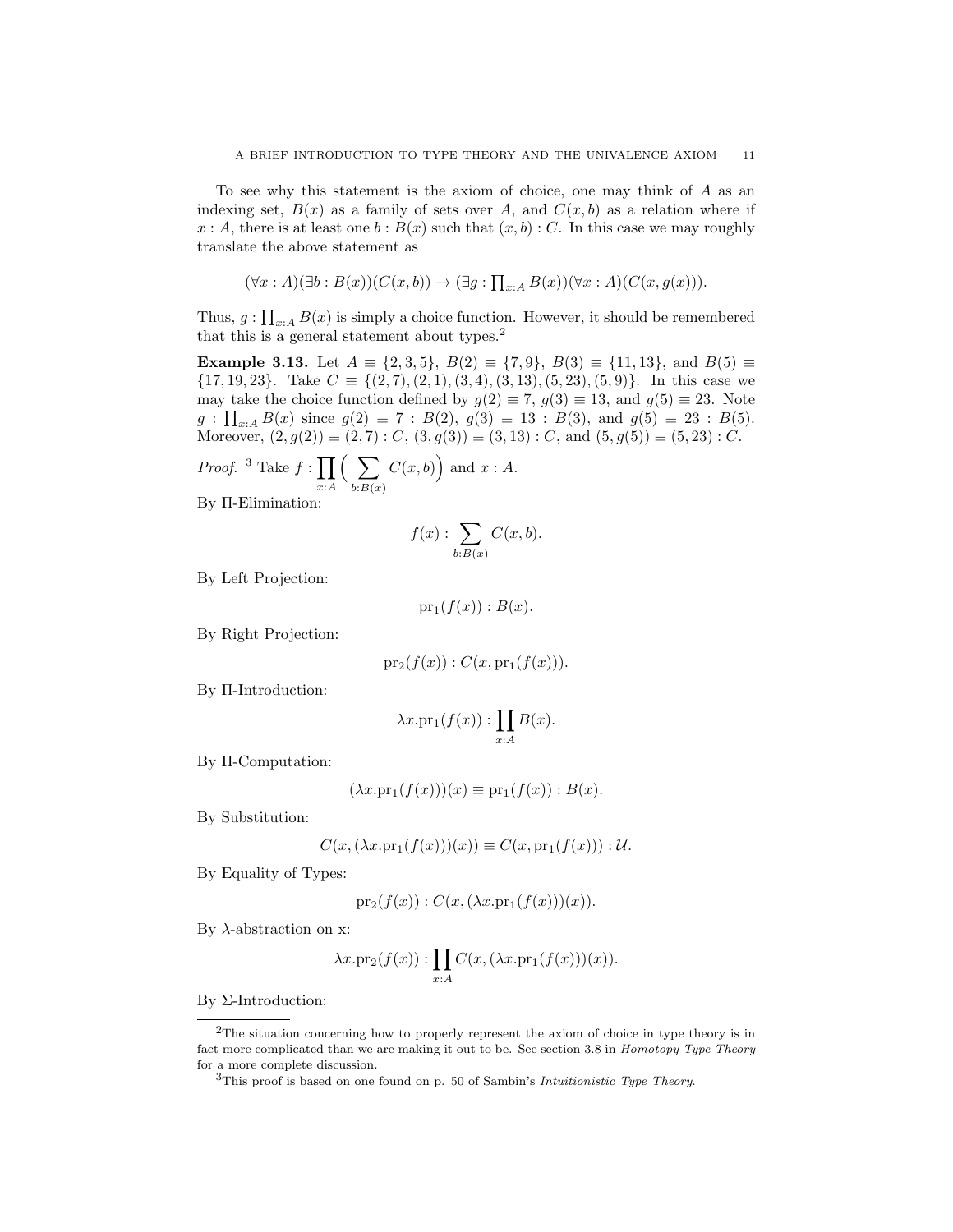$$
(\lambda x.\text{pr}_1(f(x)), \lambda x.\text{pr}_2(f(x))) : \sum_{g:\prod_{x:A} B(x)} \left( \prod_{x:A} C(x,g(x)) \right)
$$

where  $q \equiv \lambda x.\text{pr}_1(f(x))$  on the right side.

By  $\lambda$ -abstraction on f:

$$
\lambda f.(\lambda x. \operatorname{pr}_1(f(x)), \lambda x. \operatorname{pr}_2(f(x))) : \left( \prod_{x:A} \left( \sum_{b:B(x)} C(x,b) \right) \right) \to
$$

$$
\left( \sum_{g: \prod_{x:A} B(x)} \left( \prod_{x:A} C(x,g(x)) \right) \right).
$$

 $\Box$ 

As one would expect, this proof is not translatable into the notation of set theory and first-order logic, as it relies on the unique method of proof used in type theory. Whereas in set theory, we would have had to construct  $g: \prod_{x:A} B(x)$  explicitly, it is sufficient in type theory to construct a map with domain  $\prod_{x:A}(\sum_{b:B(x)} C(x,b))$  and codomain  $\sum_{g:\prod_{x:A}B(x)}(\prod_{x:A}C(x,g(x)))$ . The map  $\lambda f.(\lambda x.\text{pr}_1(f(x)),\lambda x.\text{pr}_2(f(x)))$ is such a function, and the above proof simply constructs this function according to the rules we have listed above.

### 4. Homotopy Type Theory

From the above, it is evident that type theory is a system of some power. However, one way in which the system we have described so far is lacking is its treatment of equality. We have the rules of judgmental equality listed above, but these have limited usefulness. For instance, as noted in remark 2.1, it does not provide us with a way to show two types are equal. Furthermore, if one wishes to show two objects, whether they be types or inhabitants, are equal and it is not deducible from the rules for judgmental equality that they are so, one must construct an inhabitant of their identity type in the manner of the above proofs. For instance, to show that  $A, B: U$  are propositionally equal, one must construct an inhabitant of  $A =_{U} B$ . As seen in the above proofs, such constructions can often be tedious and unenlightening. The only generality we have is that if  $a \equiv b : A$ , then  $a =_A b$  is inhabited. This inhabitant is called the reflexivity function.

$$
\text{refl} : \prod_{a:A} (a =_A a)
$$

refl is thus a map from inhabitants of A to inhabitants of the types of the form  $a =_A a$ .

This is where homotopy type theory becomes useful. To very briefly sketch how it contributes to type theory, under a homotopic interpretation, types are regarded as spaces and inhabitants of identity types as continuous paths between points in that space. Built upon this intuition, we can establish a general criterion for propositional equality called the univalence axiom. But first, we must lay forth a few definitions.

**Definition 4.1.** Let  $f, g: \prod_{x:A} B(x)$  be two sections of a type family  $B: A \to \mathcal{U}$ . A homotopy from  $f$  to  $g$  is a dependent function of the type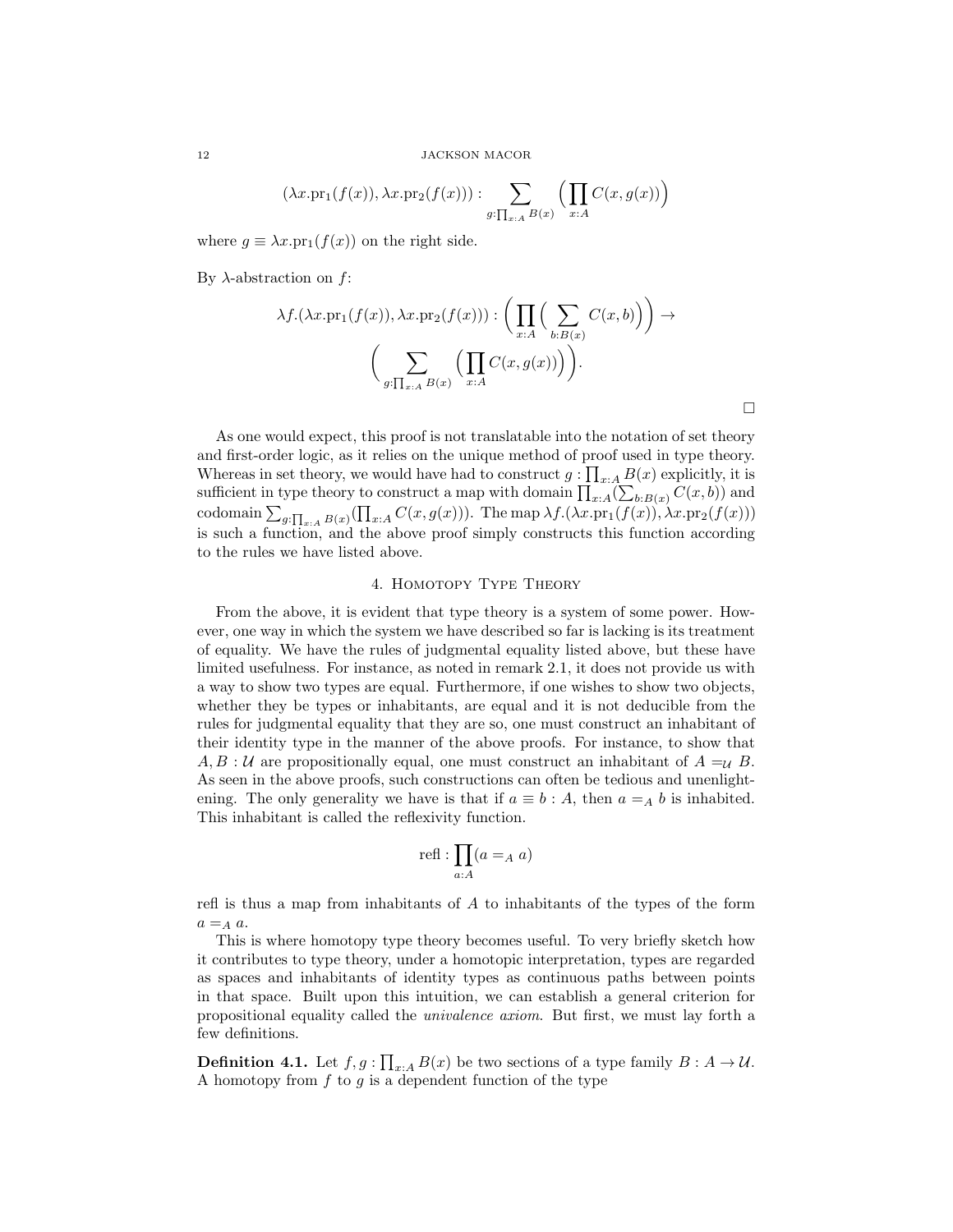$$
(f \sim g) \equiv \prod_{x:A} (f(x) = g(x)).
$$

This definition of homotopy is in fact consistent with our normal notion for homotopy as a continuous deformation of paths. For saying  $\prod_{x:A}(f(x) = g(x))$  is inhabited tells us there is a continuous map from  $x : A$  to paths between  $f(x)$  and  $g(x)$ , which is the same as giving us a continuous deformation of f into g.

With a suitable notion of homotopy, we may define a quasi-inverse of a function.

**Definition 4.2.** For a function  $f : A \rightarrow B$ , a quasi-inverse of f is a triple  $(g, \alpha, \beta)$ consisting of a function  $g : B \to A$  and homotopies  $\alpha : f \circ g \sim id_B$  and  $\beta : g \circ f \sim id_A$ . The type of quasi-inverses of f is denoted  $qinv(f)$ .

In many ways, quasi-inverses replace the concept of literal inverses in set theory. We prefer this since the notions of isomorphism and bijection are reserved for types which behave like sets. One significant role played by quasi-inverses is in establishing equivalences between types. In the same way one would use the existence of an inverse to establish that the cardinalities of two sets are equal or to show two algebraic objects are isomorphic, showing that a quasi-inverse exists for a map between two types is sufficient to show that they are equivalent. However, unlike standard set-based topology, in which demonstrating the existence of a quasi-inverse directly establishes homotopy equivalence between two spaces, homotopy type theory makes use of an alternate criterion for equivalence, which in practice is technically advantageous.<sup>4</sup>

**Definition 4.3.** Given types  $A$  and  $B$ , the type of equivalences between  $A$  and  $B$ , denoted is<br>equiv( $f$ ), is defined by

isequiv
$$
(f)
$$
  $\equiv \left(\sum_{g:B\to A} (f \circ g \sim id_B)\right) \times \left(\sum_{h:B\to A} (h \circ f \sim id_A)\right).$ 

An inhabitant of this type is a quadruple of the form  $(g, \alpha, h, \beta)$  such that  $\alpha$ :  $f \circ g \sim \text{id}_B$  and  $\beta : h \circ f \sim \text{id}_A$ .

**Definition 4.4** (Equivalence). Given types A and B, an equivalence from A to B is defined to be a function  $f : A \rightarrow B$  along with an inhabitant of isequiv(f). The type of equivalences is denoted  $(A \simeq B)$ , and we write

$$
(A \simeq B) \equiv \sum_{f:A \to B} \text{isequiv}(f).
$$

**Proposition 4.5.** Given types A and B, for each  $f : A \rightarrow B$ , there is a function  $\text{qinv}(f) \to \text{isequiv}(f)$ .

*Proof.* It is evident from the definitions that  $(g, \alpha, \beta) \mapsto (g, \alpha, g, \beta)$  is such a function.  $\Box$ 

Hence, to show two types  $A$  and  $B$  are equivalent, it is sufficient to find a map  $f: A \rightarrow B$  for which there exists a quasi-inverse, for in such a case, one shows  $\text{qinv}(f)$  is inhabited, from which the above map tells you isequiv(f) is inhabited, from which one knows by  $\Sigma$ -Introduction that  $\sum_{f:A\to B}$  isequiv $(f)$ , hence  $(A \simeq B)$ , is inhabited, from which one concludes that  $A$  and  $B$  are equivalent.

<sup>&</sup>lt;sup>4</sup>See sections 2.4, 4.1, and remark 2.10.4 of *Homotopy Type Theory* for more details.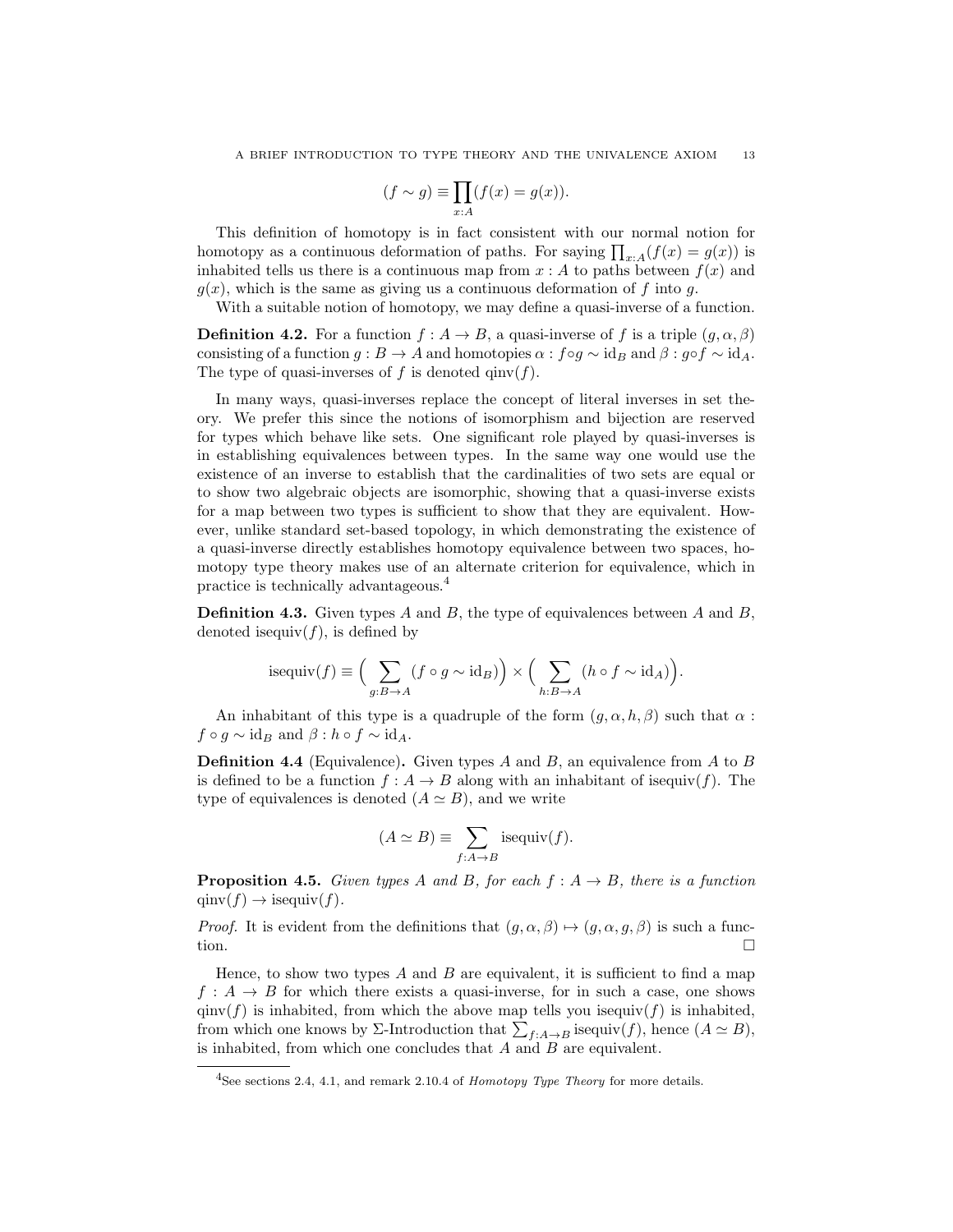So far, the above content seems to merely be another exercise in formalism. However, the notion of equivalence in homotopy type theory is turned into something which provides genuine type-theoretic content by the univalence axiom, proposed by Vladimir Voevodsky, which we now define.

**Axiom 4.6** (Univalence). For any  $A, B, \mathcal{U}$ , the canonical map

idtoeqv : 
$$
(A =_{\mathcal{U}} B) \rightarrow (A \simeq B)
$$

is an equivalence. Hence, we have

$$
(A =_{\mathcal{U}} B) \simeq (A \simeq B)
$$

What this axiom does is give us a general tool for showing two types are propositionally equal which, as noted above, was lacking in pure type theory. Specifically, by the above note, to show two types are propositionally equal, it suffices to find a function between those types for which there exists a quasi-inverse. To show that this tool affords substantial logical content to type theory, we conclude with a stronger version of the axiom of choice.

Theorem 4.7 (Axiom of Choice, Version 2). The function defined in Theorem 3.12 has a quasi-inverse. Hence, we have

$$
\left(\prod_{x:A}\Big(\sum_{b:B(x)}C(x,b)\Big)\right) = \left(\sum_{g:\prod_{x:A}B(x)}\Big(\prod_{x:A}C(x,g(x))\Big)\right) : U.
$$

Proof. <sup>5</sup> Take the map

$$
(j,k) \mapsto \lambda x.(j(x),k(x)).
$$

We show this is a quasi-inverse of  $\lambda f.(\lambda x.\text{pr}_1(f(x)), \lambda x.\text{pr}_2(f(x)))$ . First, note by function composition that

$$
\lambda f.(\lambda x.\text{pr}_1(f(x)), \lambda x.\text{pr}_2(f(x))) \equiv \lambda f.(\text{pr}_1 \circ f, \text{pr}_2 \circ f).
$$

Hence, the map defined in Theorem 3.12 is simply  $f \mapsto (pr_1 \circ f, pr_2 \circ f)$ . Let  $f: \prod_{x:A}(\sum_{b:B(x)} C(x,b))$ . f is thus mapped to  $(\text{pr}_1 \circ f, \text{pr}_2 \circ f)$ . By  $(j,k) \mapsto$  $\lambda x.(j(x), k(x))$ , this is mapped to  $\lambda x.((pr_1(f(x)), pr_2(f(x)))$ . By the uniqueness principle for  $\Sigma$ -types, for  $x : A$ ,

$$
(pr_1(f(x)), pr_2(f(x))) = f(x).
$$

So by Π-Uniqueness

$$
\lambda x.(\mathrm{pr}_1(f(x)), \mathrm{pr}_2(f(x))) = \lambda x.f(x) = f.
$$

 ${}^{5}$ This proof is based on that of Theorem 2.15.7 in Homotopy Type Theory.